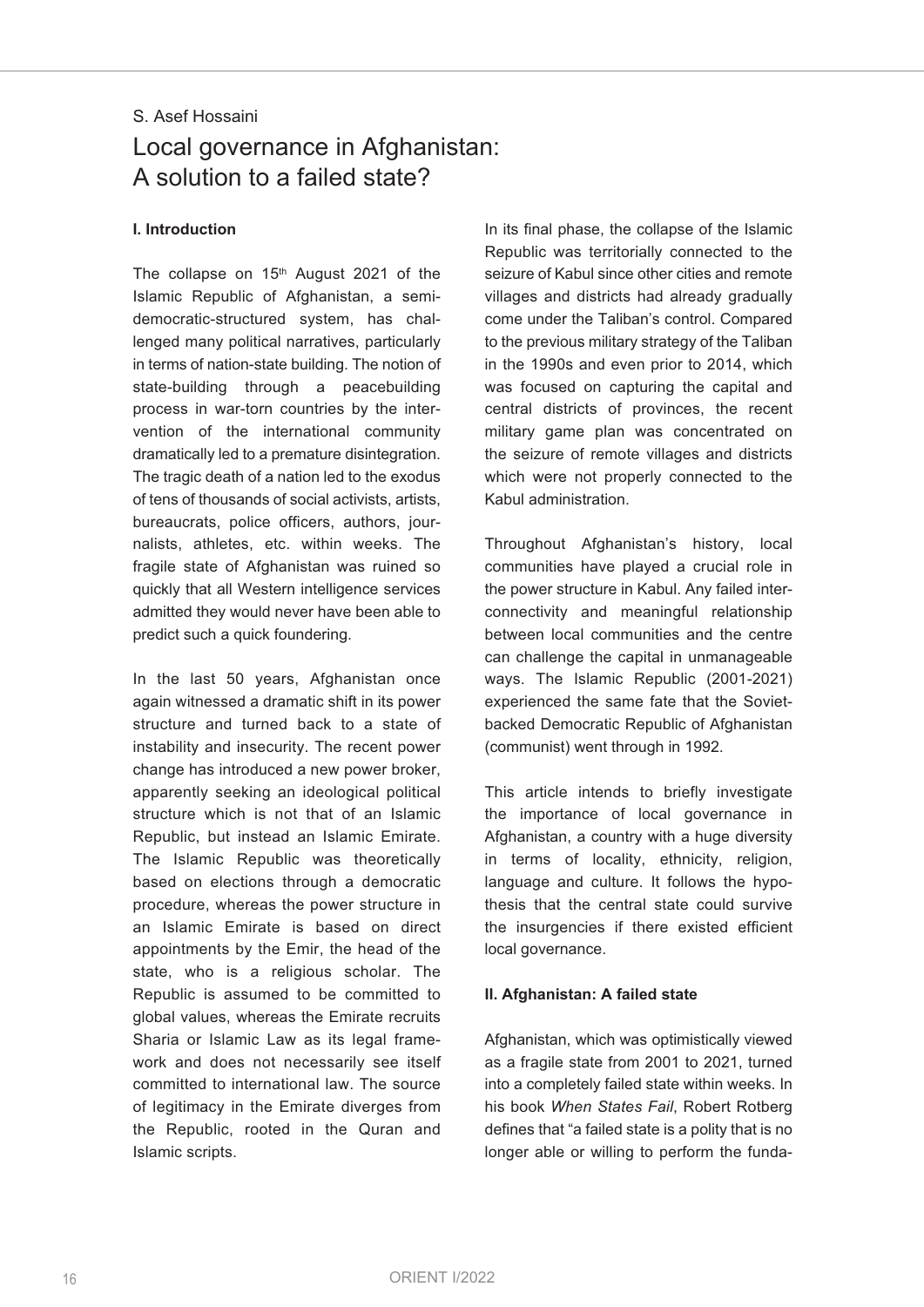mental tasks of a nation-state in the modern world". <sup>1</sup> Furthermore, the annual Failed States Index (FSI), published since 2005, details the characteristics of failed states and describes

*"41 sub-indicators of state failure (grouped into 12 categories) as diverse as: a) history of aggrieved communal groups based on recent or past injustices; b) 'brain drain'; c) institutionalised political exclusion; d) a drop in GNP; e) the appearance of private militias or guerrillas; f) increased corruption; g) higher poverty rates for some ethnic groups; h) human rights violations; i) fragmentation of ruling elites based on group lines, etc."*<sup>2</sup>

Regarding these criteria, Afghanistan has been a failed state throughout its contemporary history as there have been some ethnic groups which have historically experienced injustice, such as Uzbek, Turkmen, Baloch and Hazara communities, while there has existed an institutionalised political exclusion in all political formats from monarchy to Talibanism. For decades, the country has been suffering from poverty, corruption and brain drain.

The country was considered a failed state within the framework of international relations when the September 11<sup>th</sup> attacks targeted the US, almost one decade after the end of the Cold War. "Afghanistan's apparent incapacity to control its territory and to locate and combat al-Qaeda lent new attention to the concept [of failed state]". 3

Since the late nineteenth century, when modern nation-state building was a trend across the globe, Afghanistan has not been

able to develop a powerful central state. Some scholars assume that Abdurrahman Khan was the initiator of constructing a modern state in Afghanistan in the late nineteenth century, although there was not a specific territory for nation-state building. The southern border with the British-Indian Company was still a matter of conflict. In other words, the 2,400-km-long border was a buffer zone. The Abdurrahman policies of relocating non-Pashtun ethnic groups and the massacre of minorities, including Hazaras, were mistakenly seen as an attempt to build a central powerful state. Since the Abdurrahman era, the notion of a central state has been a continuously conflictual concept in Afghanistan politics.

Despite many issues, the problem can be traced to a fundamental but ignored societal phenomena: ultra-high diversity. The ethnic, lingual, and religious boundaries of communities are not as clear-cut as we suppose in Afghanistan's society. For example, not all Pashtun ethnic groups speak Pashtu; some are native speakers of Farsi. Not all Hazara ethnic groups are Shia; some are Sunni believers. In other words, the ethniclingual-religious characteristics of communities overlap, and the boundaries can be dynamically changed due to on-the-ground political issues. The outbreak of the civil war in the 1990s redefined ethno-lingualreligious identities and led to an extreme social polarisation.

However, "today Afghanistan boasts 45 languages, according to the summer Institute of Linguistics, spoken by a documented 55 ethnic groups". 4

*"When Babur came upon the Hindukush mountains from Central Asia half a millennium ago, on his way*

<sup>1</sup> Cited in Call, *The Fallacy of the 'Failed State'*, 2008, 1499.

<sup>2</sup> Cited in Call, *The Fallacy of the 'Failed State'*, 2008, 1495.

<sup>3</sup> Cited in Call, *The Fallacy of the 'Failed State'*, 2008, 1493.

<sup>4</sup> Cited in Allan, *Defining Place and People in Afghanistan*, 2001.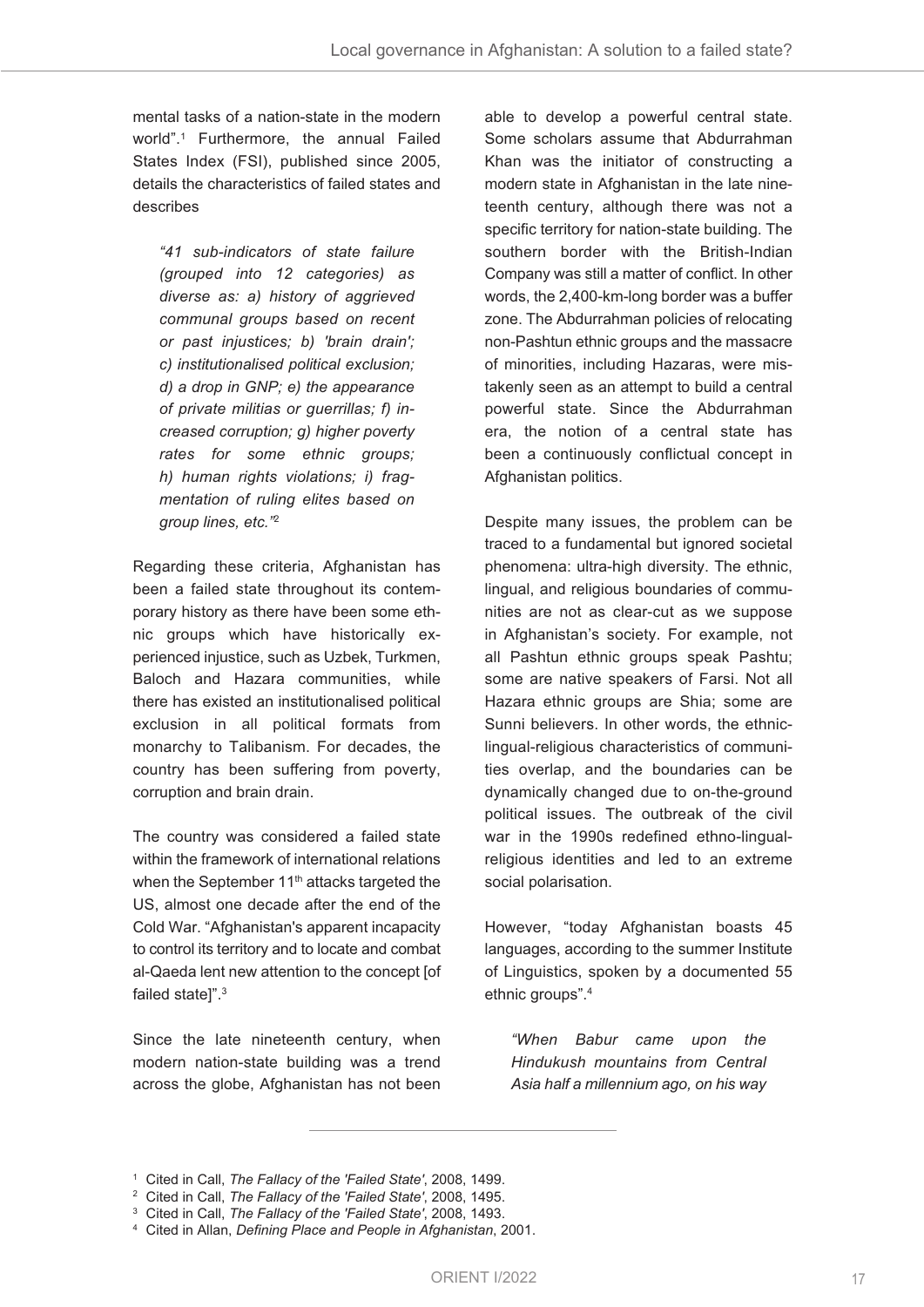*to establishing himself as the first emperor of the Mughal civilization in India, he remarked that he had never known a place to have so many 'tongues' i.e., languages. If the Babur anecdote conveys an idea of cultural complexity, a guide to Afghanistan's recent political disarray is demonstrated by the fact that it has had 17 different national flags in the 20th century – the greatest of any nation in the world."*<sup>5</sup>

In the twentieth century, the institutionalised marginalisation of non-Pashtun ethnic groups was intensified by the notion of locality and rurality as well. The capital Kabul was a place where families of the Pashtun monarchy and middle-class bureaucrats had centralised political power. The remaining ethnic groups settled in rural areas with low-level living standards. During the reign of King Zaher, several rebellions broke out in rural communities far away from Kabul. All insurgencies in Afghanistan's contemporary history can be analysed in the framework of centreperiphery conflicts.

## **III. A centre-periphery conflict**

Although Johan Gultang shaped the centreperiphery model to describe the "dominance system" of imperialism in the context of international relations, <sup>6</sup> the theory can provide tools to study social changes and social conflicts within communities as well.

*"This theory takes as its point of departure two of the most glaring facts about the world: the tremendous inequality within and between nations in almost all aspects of human living conditions, including the power to decide over those living conditions;*

*and the resistance of this inequality to change. The world consists of "centre" and "periphery" nations; in turn, each nation has its centres and periphery."*<sup>7</sup>

In the twentieth century, the power structure in Kabul was homogenously restricted to a specific ethnic group and oligarch families. The accumulation of power and wealth in the hands of a group of royal families and urban bureaucrats was every so often the source of conflicts between Kabul and other parts of the country.

As a result, all other social groups were marginalised – firstly by their territory and then by their ethnicity, religion, and language – and pushed toward peripheries. The marginalisation of non-Pashtun ethnic groups was intensified by systemic discrimination, which was applied by the central state in the process of nation-state building in the twentieth century, particularly after the ouster of King Amanullah, who had seemingly been willing to enact equalising social reforms.

To describe the tense interconnectivity between geographical factors (locality) and ethnicity, Nigel J. R. Allan notes:

*"Major and minor ethnic groups have been shut out of representation in the government, largely because they lived in remote regions of Afghanistan, far from Kabul. This inequality enabled the Pashtun monarchy, backed by their kinfolk, to exert hegemonic control over military, clergy, judiciary, commercial and civil authorities in Kabul throughout the 20th century."*<sup>8</sup>

In other words, the clash between Kabul as the centre of political power, with access to

<sup>5</sup> Cited in Allan, *Defining Place and People in Afghanistan*, 2001, 545.

<sup>6</sup> Gultang, *A Structural Theory of Imperialism*, 1971.

<sup>7</sup> Ibid. 81.

<sup>8</sup> Cited in Hossaini, *Locality and Power: A Methodological Approach to Afghan Rural Politics*,2019, 50.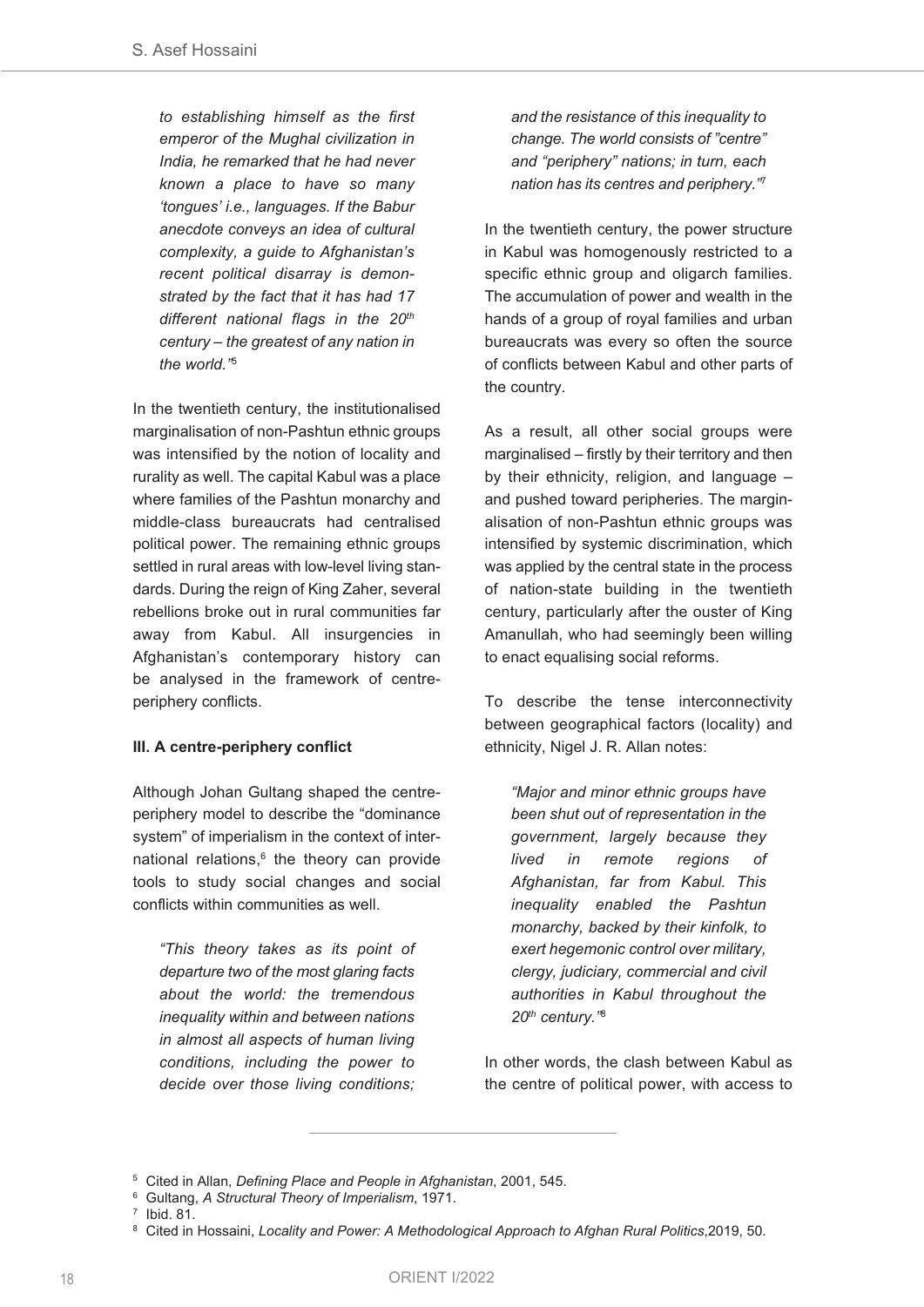resources, and rural areas without access has not merely been a rural-urban clash, but rather a multidimensional conflict rooted in ethnicity, language, culture, territory, and religious sects. The centre has applied, over the time, a dominance system over underdeveloped rural communities.

The central state has never been able to regulate an efficient, communal, and functional relationship with villages and remote districts. "The central state, whether in the form of a monarchy, republic or communist state, has not been able to bring local communities under its control". 9

During the reign of Nadir Shah and his son King Mohammad Zaher Shah, a semi-feudal governing system operated in Afghanistan for half a century, under which the central state had local representatives in all administrative zones. The representatives, who benefited from the monopoly of power, were not accountable to local people. They were tasked with controlling their territories and collecting and delivering taxes to the capital. In short, the relations between the centre and local communities were restricted to the relations between the monarchy and several strongmen in different regions of the country. It should be mentioned that at the time the country was suffering severe drought, due to which more than 100,000 people died<sup>10</sup> within a three-year period, mostly in rural areas.

It appears that the Islamic Republic of Afghanistan followed the same plan of previous regimes in dealing with local communities, making attempts to expand its authority domain through bureaucracy in its

Weberian concept without constructing a meaningful relationship. 11

#### **IV. Local governance and democracy**

Before investigating how the central state approached local communities and local governance in the post-Taliban era from 2001 to 2021, it might be useful to clarify what we are talking about when we refer to local governance.

Local governance is defined as "the systems, institution and processes through which local authorities interact with, and provide services to citizens and other forms of association". 12 The concept can be frequently confused with the notion of local government, which basically represents the state authority. To put it another way, local governance can be viewed as the result of progressive changes that occurred within the concept of local government. While local government operates to expand state authority as part of the administrative apparatus, local governance concentrates more on ideas such as local citizenship, plurality, local legitimacy, selfgovernance, and democracy.

Local governance is also "the mechanism by which citizens themselves meaningfully articulate their interests and needs, mediate their differences, and exercise their rights and duties' assuring democratic and inclusive decision-making with local participation". 13 This implies that local governance is not merely the mechanism by which the state expands its administration, but rather is a system in which different actors take part in the process of decision-making and self-

<sup>&</sup>lt;sup>9</sup> Ibid. 49. Afghanistan has seen several changes to its political structure: The Monarchy (King Mohammad Zahir Shah) 1958 – 1973; The Republic (Mohammad Davood) 1973-1978; The Communist Regime 1978 – 1992; The Islamic State (Mujahedin) 1992 -1996; The Islamic Emirate (Taliban) 1996 – 2001; The Islamic Republic (Hamid Karzai and Ashraf Ghani) 2001 -2021; The Islamic Emirate (Taliban) 2021 – ongoing.

<sup>10</sup> Gall, *Mohammad Zahir Shah*, 2007.

<sup>11</sup> "For Weber, bureaucracy is the typical form of rational-legal domination, where authority results from rules; and bureaucracy is a system of rules and not of people." Cited in Ferreira and Serpa, *Rationalization and Bureaucracy: Ideal-type Bureaucracy by Max Weber*, 2019, 187.

<sup>12</sup> Ogawa, *Towards Sustainable Local Governance in Afghanistan*, 2014, 21.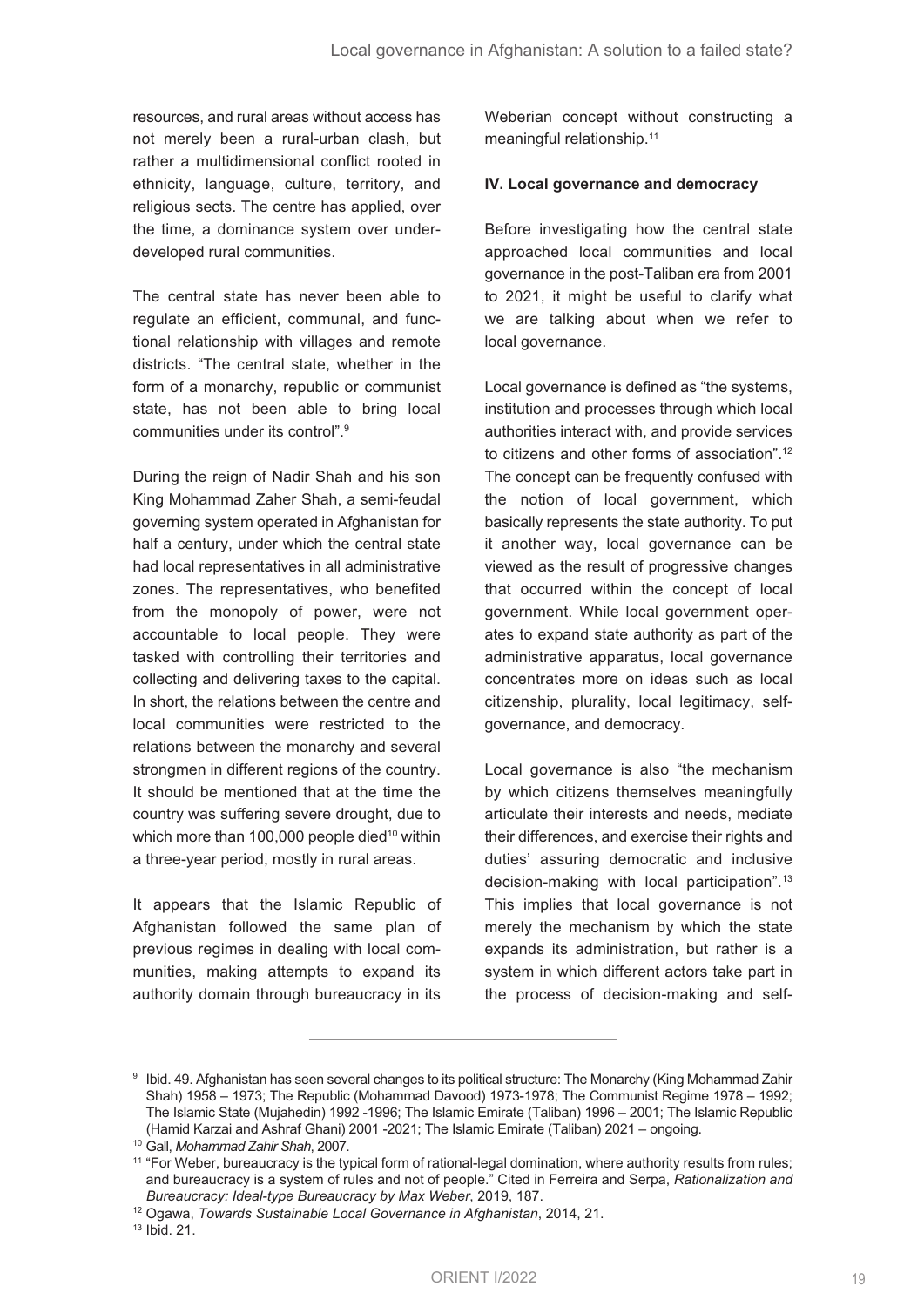governance. The plurality of actors and the localisation of policymaking based on local interests advance toward decentralisation of power in local communities.

For instance, Michael Goldsmith who is in favour of dividing Europe into northern and southern blocs, recruits Edward Page's division to expand his idea. Page distinguishes the localism in Europe into two different groups of "legal localism" and "political localism". <sup>14</sup> "Using this distinction Goldsmith suggests that [some countries] reflect a form of legal localism in which there is a general belief in the value of local self-governance and decentralization". <sup>15</sup> From this point of view, local governance generates local autonomy to some extent.

However, local self-governance operated in everyday life touches the Foucauldian concept of micropower, which is exercised by individuals in their everyday life. Michel Foucault discusses power in the context of everyday life and views "people" as the main actors of power relationships in a community. He notes that "individuals […] are always in the position of simultaneously undergoing and exercising this power. They are not only its inert consenting target; they are always also the elements of its articulation […] the vehicle of power, not its points of application". 16

Nevertheless, the plurality of actors, localisation of policymaking, local legitimacy and self-governance in communities seem to be the principal characteristics of efficient local governance.

Considering this definition, the next part intends to investigate how the Islamic Republic of Afghanistan could expand the concept in an ultra-diverse society.

## **V. The Islamic Republic and local governance**

From 2001 to 2021, the government of Afghanistan followed two major programmes to enhance the level of rural-urban (Kabul) relationships: the National Solidarity Program (NSP) and the Independent Directorate of Local Governance.

Global indexes show that Afghanistan's government apparently accomplished achievements in expanding its administrative apparatus across rural communities. In 2017, the World Bank Local Governance index indicates that the Afghanistan's rating stood at 0.04, reaching 0.46 by 2018. The score was scaled to range from 0 (lowest rating) to 1 (highest rating). <sup>17</sup> Afghanistan gained a medium score, which meant Afghanistan is "a country that has elected governments but where those governments are subordinate to unelected officials at the local level perhaps appointed by a higher-level body". 18

The assessment of the World Bank sounds true if we assume local elections as the key element of good local governance. There existed many so-called elected councils in villages and districts. The National Solidarity Program established a Community Development Council (CDC) in almost all Afghan villages. The members of the CDCs were elected by community members, although the election process was not necessarily democratic. The election of the CDC members in small rural communities was based on a type of communal compromise among local

<sup>14</sup> Page, *Localism and Centralism*, 1991.

<sup>15</sup> Andrew and Goldsmith, *From Local Government to Local Governance-and Beyond?*, 1998, 108.

<sup>16</sup> Cited in Cheater, *Power in the Postmodern Era; Empowerment and Dispowerment in Changing Structures*, 2005, 3.

<sup>&</sup>lt;sup>17</sup> The World Bank Index highest score would be accord to a "country in which local governments are elected and able to operate without restrictions from unelected actors at the local level with the exception of judicial bodies". World Bank, *Local Governance Index*, 2021.

<sup>18</sup> Ibid.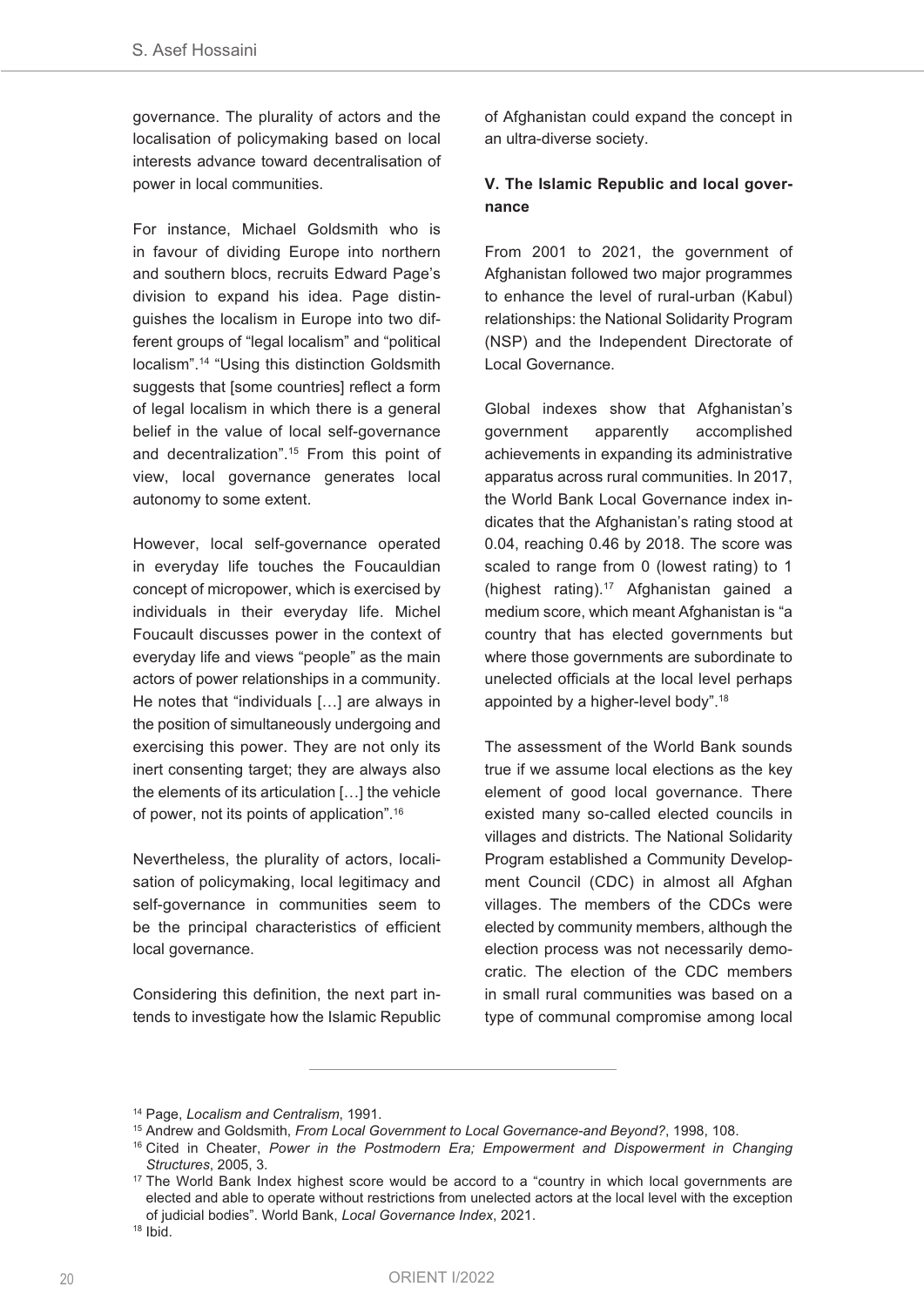power brokers. The CDC members were supposed to consult and decide on the development budget, which was paid by international donors through the Ministry of Rural Rehabilitation and Development.

In addition to the CDC, there existed two more elected bodies or councils at local level: district councils and provincial councils.

All three local elected bodies would have been crucial for Afghan democracy if they could have enhanced political participation and promoted local citizenship. John Stuart Mill argues that "local elected institutions are an essential element in a democratic system of government because they widen opportunities for political participation as well as providing for the education citizens in the practice of politics and government".<sup>19</sup> Moreover, he believes that "an elected government was necessary because of its ability to oversee the affairs of the locality, based on local knowledge, interest and expertise, and makes it more likely that efficient and effective local services will be provided than by other agencies and certainly by a distant central government."20

As mentioned above, the electoral procedure was not as democratic as demanded by officials in Kabul and international donors. In small remote villages where customary organisations such as the Elders Council <sup>21</sup> or religious institutions are active, holding fair elections seems impossible. Moreover, the CDC members do not see themselves accountable to their local community or even to the central government. Although "local accountability might be improved by increasing the autonomy of local elected governments,"22 there was not any

mechanism for securing accountability and transparency in rural communities.

The lack of transparency in spending the development budget empowered traditional power brokers in many cases, and in some led to the creation of new power brokers who enjoyed beneficial relationships with district or provincial governors.

All three local level councils were designed to enhance political participation and selfgovernance at local level. In theory, the NSP and the IDLG were presumed to be operating well in promoting local governance through local elections, local councils, local policymaking processes etc., but the functionality of these local bodies was considerably restricted in practice. As special representatives of the president, provincial governors had autonomous power to influence all subordinates, whether elected or unelected ones. The relationship between the local institutions and the state can be briefly described as below:

*"The creation of IDLG and the 2010 Subnational Governance Policy are key achievements in the development of local government. In practice, however, representative local government has not been given any meaningful power. Provincial governors have wide-ranging powers and are only accountable to the president, while district administrations are in effect sub-offices of the provincial administration. Central line ministries retain substantial control over resources. The power of provincial councils remains restricted, and they are initially accountable to the IDLG".* 23

<sup>19</sup> Andrew and Goldsmith, *From Local Government to Local Governance-and Beyond?*, 1998, 108.  $20$  Ibid.

<sup>&</sup>lt;sup>21</sup> A traditional council consists of old-male members of a community.

<sup>22</sup> Andrew and Goldsmith, *From Local Government to Local Governance-and Beyond?*, 1998, 112.

<sup>23</sup> Saltmarshe and Medhi, *Local Governance in Afghanistan: A View from the Ground*, 2011, 4.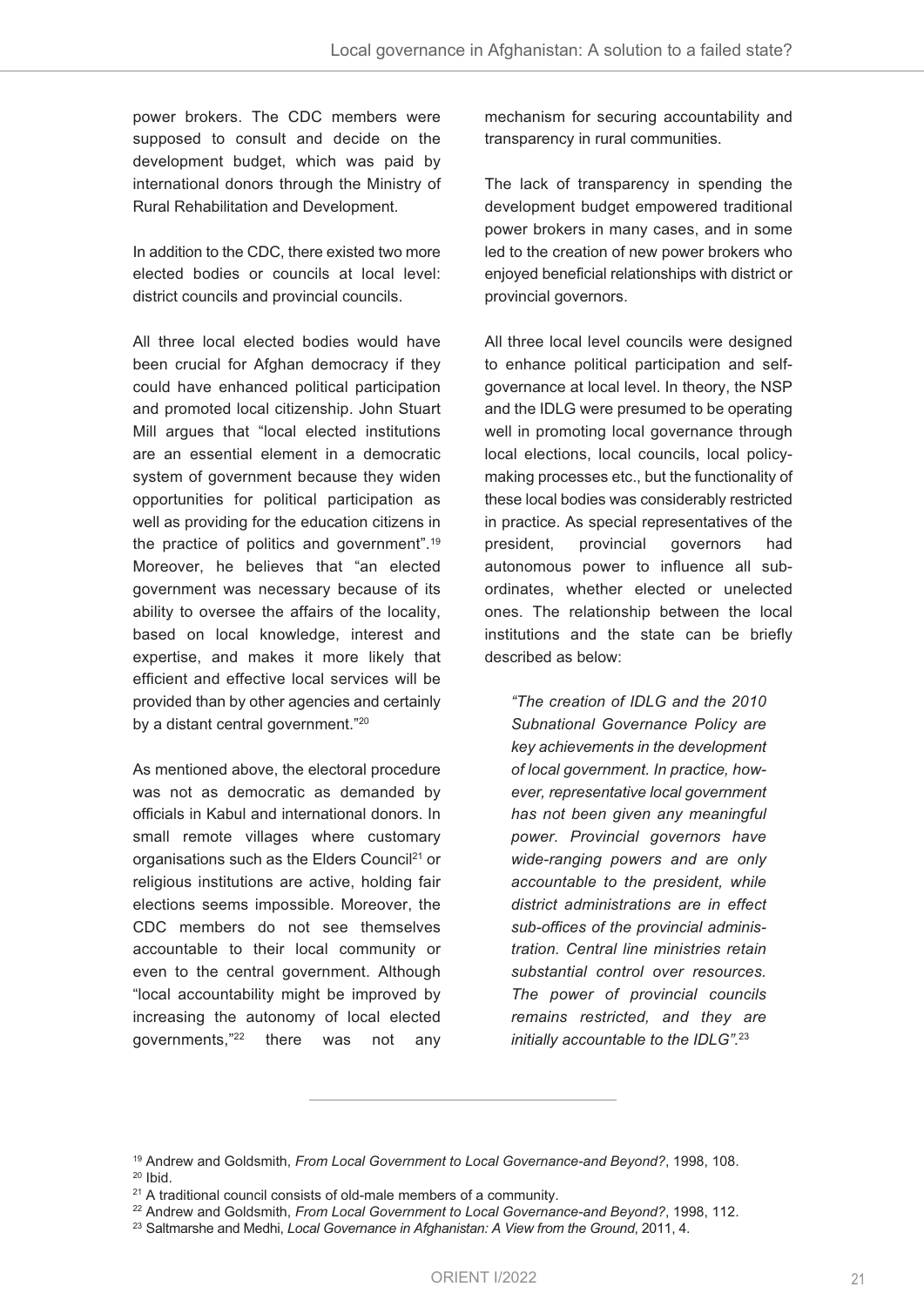Despite the creation of local bodies by the government, it seems that rural communities were strongly under the influence of an individual directly appointed by the president. Compared to previous regimes in which the rural-urban relationship was based on governmental organisations, this deal between the centre and periphery was much more centralised in the hand of one person. Provincial governors had the monopoly over development projects and political arrangements at the local level. As a result, the power structure was easily able to neutralise all attempts to expand democracy through the enhancement of local political participation, plurality, accountability, local citizenship and local self-governance.

#### **VI. After the collapse**

After the collapse of the Islamic Republic, neither domestic neither international organisations are active in rural areas. There is no direct access to local areas to investigate how communities deal with the lack of development budget in the absence of NSP and international NGOs. But there are some reports which shed light on the issue in terms of local governance and conflict.

It appears that in the absence of official institution, local communities are approaching to traditional customary organisations, e.g., the traditional council of Shura and religious bodies. However, the recovered traditional bodies will not identically represent the pre-2001 traditional bodies because new power brokers emerged during the last 20 years who had access to new power resources like development budgets.

Another consequence of the recent power change in Kabul is the emergence of ruralrural conflicts which break out between locals or local and externals. Reports show that in some parts of Afghanistan, local people who belong mostly to non-Pashtun ethnic groups are forced to migrate. Pro-Taliban villagers and nomads have forced Hazara local people in the central Afghanistan, and Tajiks and Turkmens in the northern parts to leave their houses without resistance. The New York Times reports:

*"The marginalization and displacement of ethnic minorities in order to seize their arable land. Taliban leaders have long persecuted and antagonized the Hazaras, a mostly Shiite minority, and in recent months, the new government has watched as local strongmen evicted hundreds of families".* 24

If the Taliban, as the new central state, does not stop its forced-migration policy, the ruralrural dispute on land will reshape itself and converts to another centre-periphery conflict. Rural communities with no access to judicial or executive bodies are trying to utilize all facilities to raise their voice for receiving support and advocacy. They use telecommunication tools to send their messages to the Emirate leaders as well as to the World. For instance, in September 2021, a group of villagers recorded mobile videos in two Dari and Pashtu languages calling the Taliban's leaders to consider the situation in their village where strongmen connected to the local Taliban, forced them to leave their houses without touching any single property. They sent the video messages to media outlets, particularly those which station out of the country, like Afghanistan International TV which is based in London and began its broadcast on the day of the Kabul collapse.

Such attempts by community members can be viewed as a sign of self-governance, self-regulation, and social resilience.

<sup>24</sup> Gibbons-Neff and Akbary, *In Afghanistan, Who Has the Guns Gets the Land*, 2021.